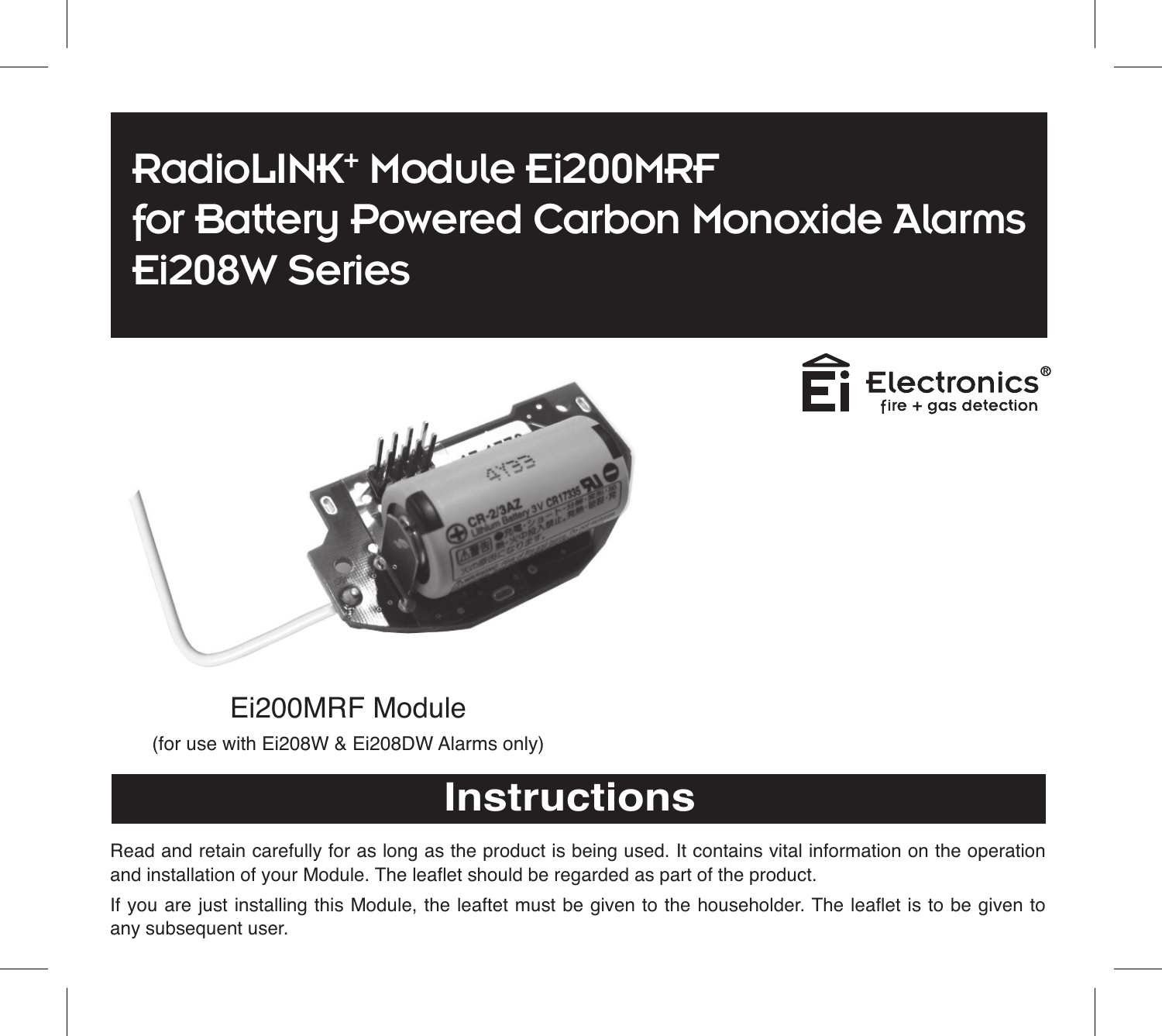# **Table of Contents**

|                                                           | page |
|-----------------------------------------------------------|------|
|                                                           | 3    |
|                                                           | 4    |
|                                                           | 6    |
|                                                           | 8    |
|                                                           | 9    |
|                                                           | 11   |
| Interconnected Carbon Monoxide Alarms & Smoke/Heat Alarms | 13   |
|                                                           | 14   |
|                                                           | 16   |
|                                                           | 17   |
|                                                           | 18   |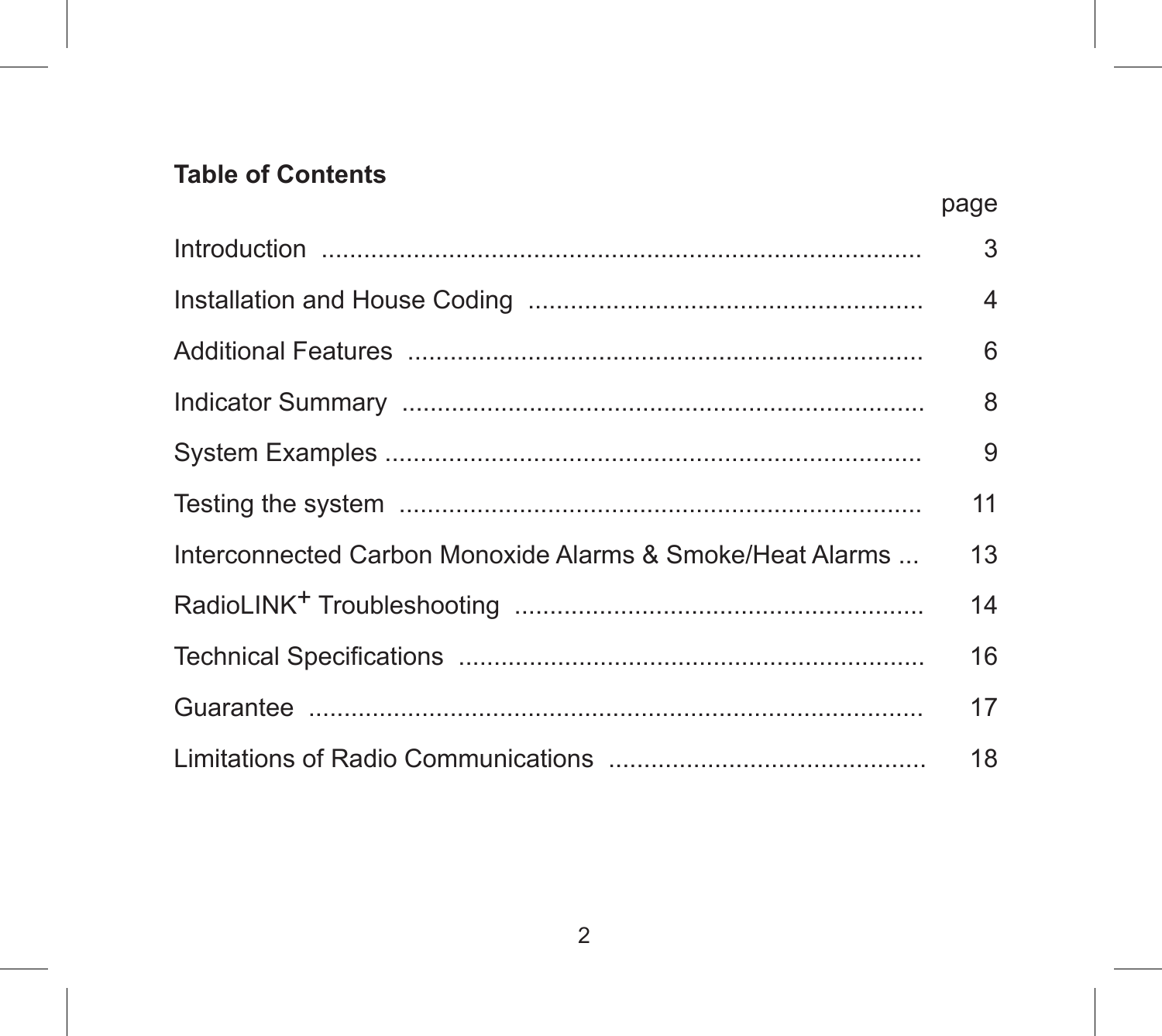# Introduction

The Ei200MRF RadioLINK<sup>+</sup> Module is the next generation RF module designed to fit in the Ei208W & Ei208DW CO Alarms. The Ei200MRF RadioLINK<sup>+</sup> Module is a direct replacement for the Ei200MRF RadioLINK Module, but now with added features.

The primary function of the Ei200MRF is to interconnect all Ei Electronics Alarms in a system by the means of an RF signal i.e. when one Alarm senses Carbon Monoxide (CO), the Ei200MRF module fitted to the CO Alarm will transmit an RF signal that will activate the sounders in all the other Alarms in the system.

The Ei200MRF module is plugged into the rear of the base of an Ei208W/DW CO Alarm. RF communication through this module eliminates the need to install long interconnect wires between all the Alarms on different floors in different rooms. The Ei200MRF is powered from its own 3V Lithium battery.

The module also has "multiple repeater" transmission – this provides multiple signal paths to create a robust RF 'mesh' system and also increase the RF range.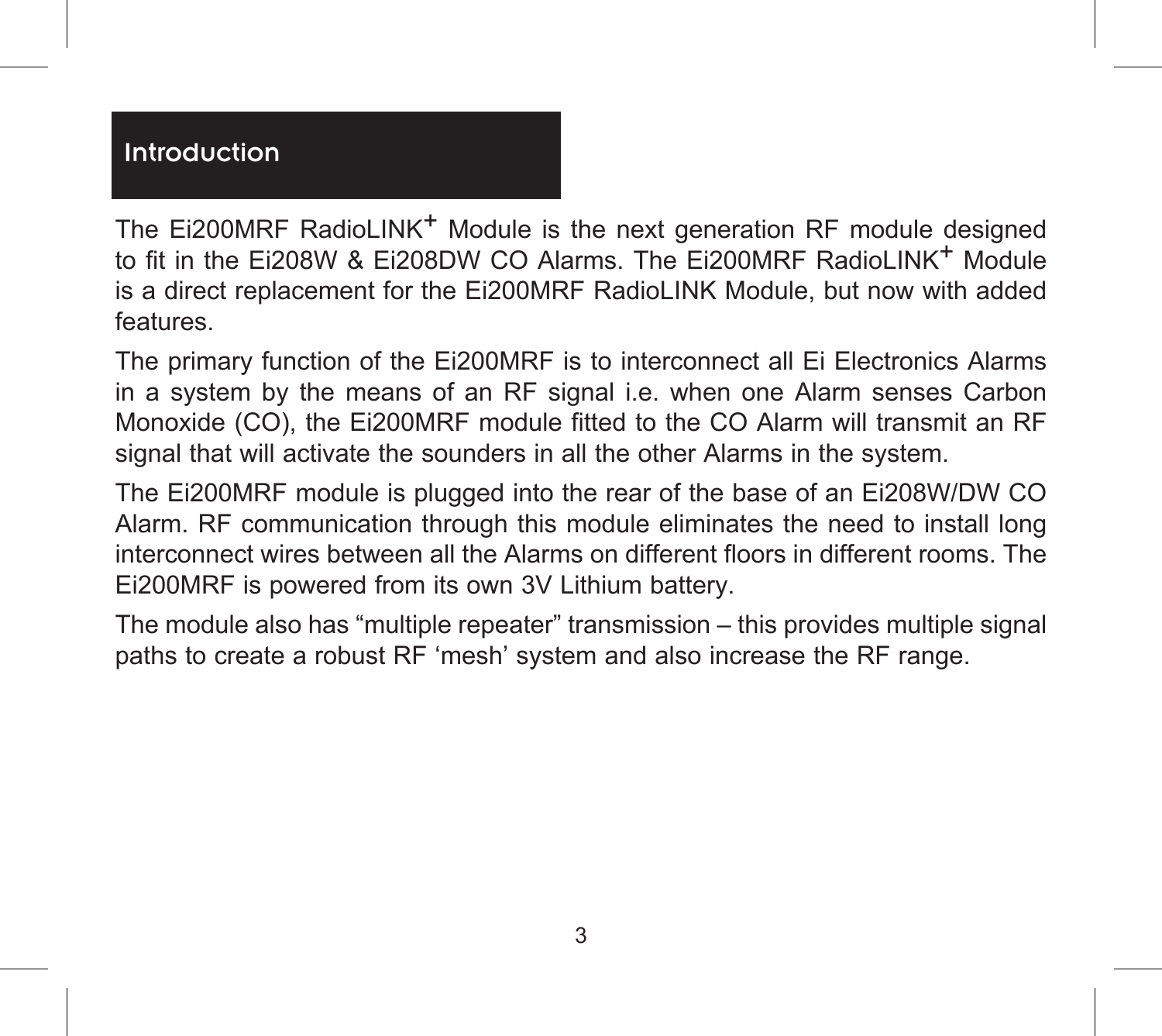#### Installation and House Coding

To fit the Ei200MRF module, plug it into the base of the Alarm while being careful to align the pins and insert the flexible antenna into the antenna hole (See Fig 1). N.B. Ensure that the Ei200MRF is fully inserted.



**Figure 1**

#### **House Coding the Unit**

Power supply to the Ei200MRF will be confirmed by an initial flash of the red, blue and green LED on the cover (see Fig 2).

Press and hold the House Code button on the module until the blue light illuminates on the cover. (see Fig 2 & 3).

Immediately release the button, the blue light will flash rapidly and then stop. Now attach the Alarm to its mounting plate (see 'Installation' section in the Ei207/208 Series booklet).

The flashing will repeat every 5 seconds thereafter. Repeat this procedure for all Alarms in the system and any RF accessories such as the Ei450 Alarm Controller.

Check to ensure all RF devices have been successfully House Coded. This can be done by counting the number of blue flashes on each RF Module. The number of flashes should correspond to the number of RF devices in the system. (i.e. 4 flashes if there are 4 RF devices in the system).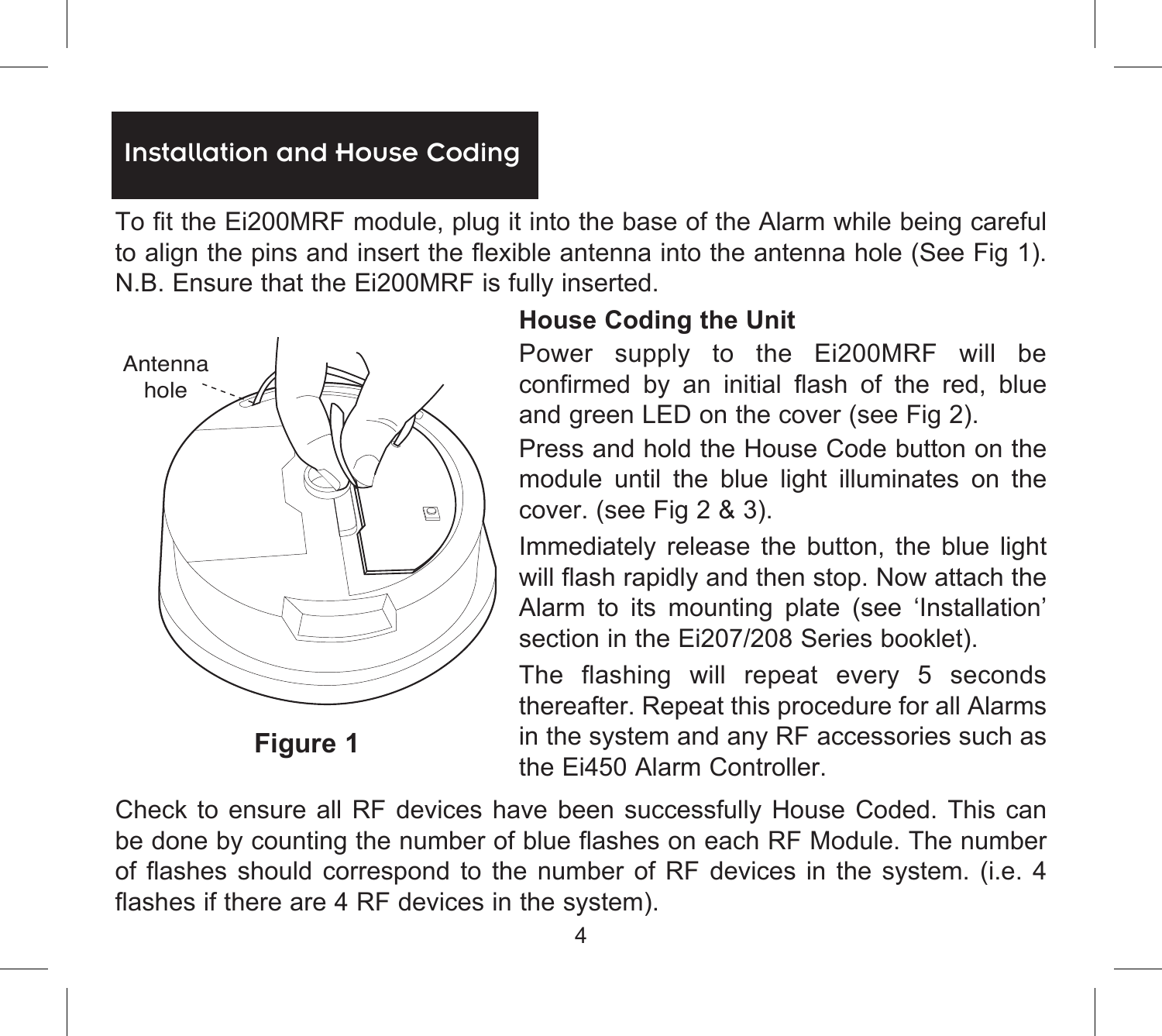**N.B. We recommend, for ease of installation and RF communication, that up to 12 RF devices can be installed in any one RF coded system. Please contact us for further advise if additional RF devices are required.**

You can exit this mode by pressing the House Code button on one of the RF Alarms. Keep the button pressed until the blue light comes on solid and then release.



You can exit this mode by pressing the House Code button on one of the RF Alarms. Keep the button pressed until the blue light comes on solid and then release. Now re-affix the Alarm to its mounting plate.

The Alarm will now send a signal to all the other RF devices in the system to exit House Code. Alternatively, the RF Alarms will automatically exit the House Code mode after 30 minutes. (Note: Some RadioLINK devices do not support the on demand exit House Code feature. You may allow them to automatically exit House Code after the time period or if you wish, you can do it manually. Consult the individual RadioLINK device manual for further instructions).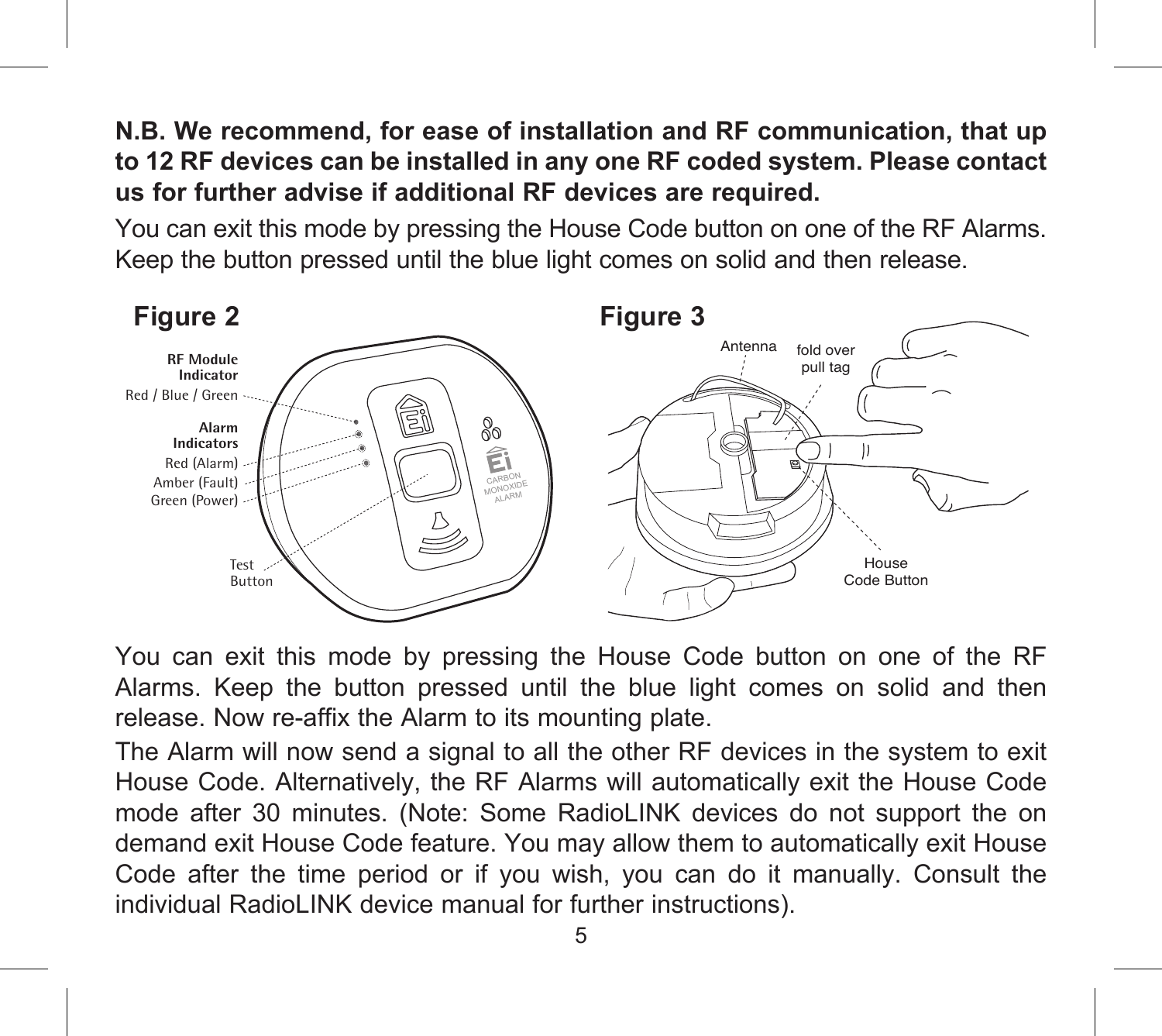To check the system, press the test button on any Alarm. After a few seconds all Alarms should now sound. All Alarms in the system should be checked similarly. **Caution**: Do not House Code another group (e.g. adjacent apartment) until the current House Code has been completed.

## **Factory Reset**

Sometimes in order to resolve an RF communication issue it may be necessary to reset (factory reset) and House Code the system again. To do so, press and hold the House Code button until you see a flashing blue light on the Alarm cover (approx. 7 seconds), release immediately. Repeat this procedure on all other Alarms.

#### Additional Features

The Ei200MRF RadioLINK<sup>+</sup> Module provides additional features not available with Ei Electronics RadioLINK products. The following features will only work with RadioLINK<sup>+</sup> devices

**1.** Remote House Coding (required if you want to add an Alarm to an installed system)

- **2.** Monitoring
- **3.** Data Extraction

\*Note these functions will not be available unless you have completed House Code Entry.

#### **1. Remote House Coding**

If it is necessary to extend an RF system or you find that you want to add an extra Alarm to a system you can now do so quite simply via the 'Remote House Coding' feature. Firstly using a screwdriver, press and hold the House Code button of one of the previously installed Alarms until you see all colours flashing (red, blue, green).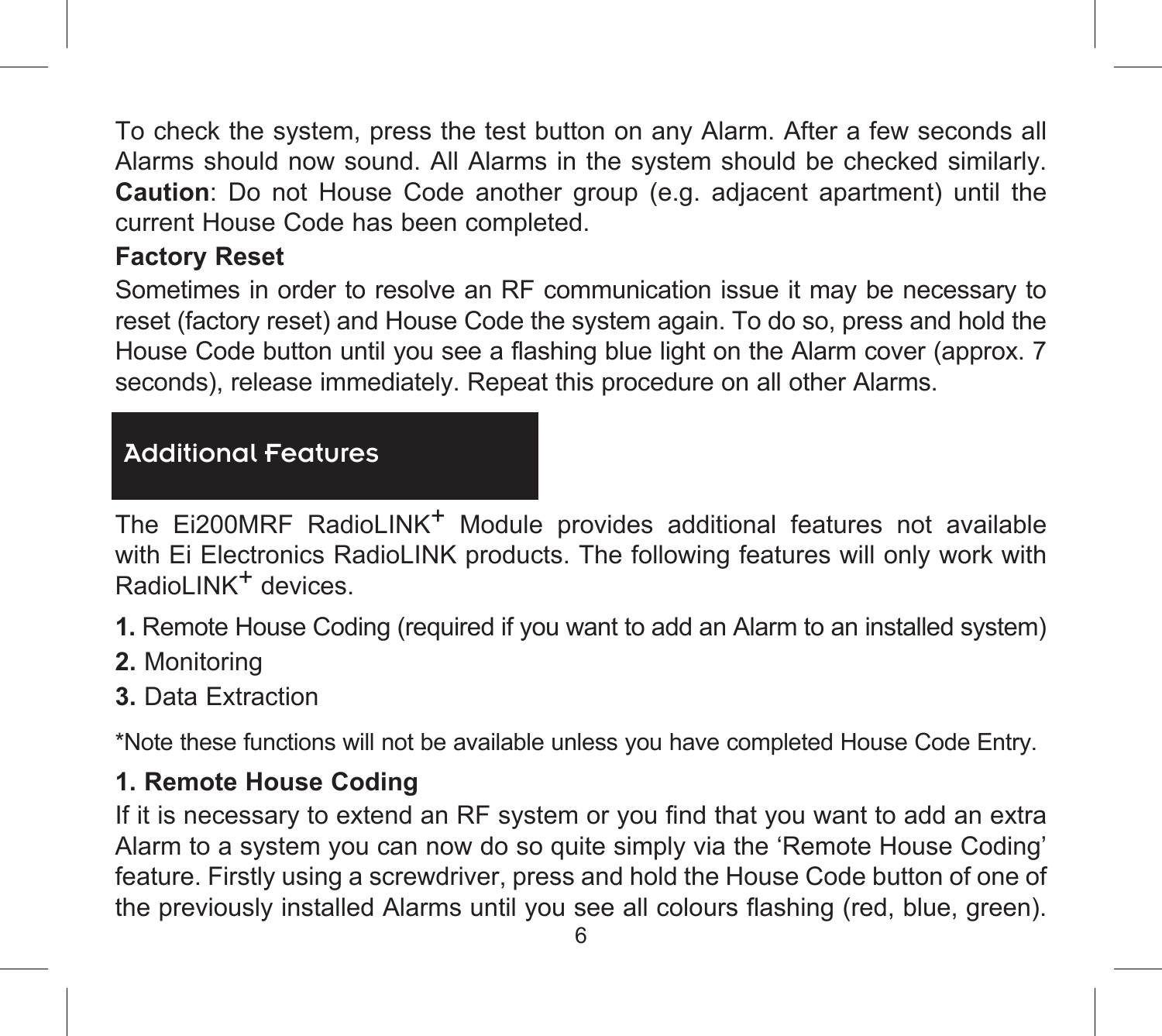Immediately release the button. This Alarm will now send an RF message to all the previously installed (compatible) devices to re-enter House Code mode. Similarly, install and put the new Alarm you wish to add to the system into House Code mode (see "Installation and House Coding" section). As before, allow sufficient time so that all Alarms are now house coded correctly (this can be confirmed by counting the number of flashes on each Alarm). You can then exit House Code mode manually or let it exit automatically after 30 minutes. **(N.B. for this feature to work all devices in the system must be RadioLINK+).**

## **2. Monitoring**

The Ei200MRF RadioLINK+ Module has the ability to "Monitor" the RF signal path and strength. This is an enhanced self-monitoring function that recognises system tampering or Alarm head removal. In monitoring mode each Alarm will check the presence of its strongest received RF signal. If the signal is missing then the Alarm will record a monitoring failure event. It will also signal the failure via a change in the indicator light pattern.

For more information on using this feature, please visit www.eielectronics.com and refer to the relevant section on the RadioLINK+ Monitoring feature.

# **3. Data Extraction**

The Ei200MRF RadioLINK+ Module allows for the extraction of information from an Ei Electronics Compatible Alarm, using an Ei Electronics download device. Once the system has been set up, information can be accessed securely from within or outside a property if access is an issue The event log can contain very useful information about any recorded events in the history of the Alarm such as: CO Events, Alarm Head removals, Button Tests, and so on.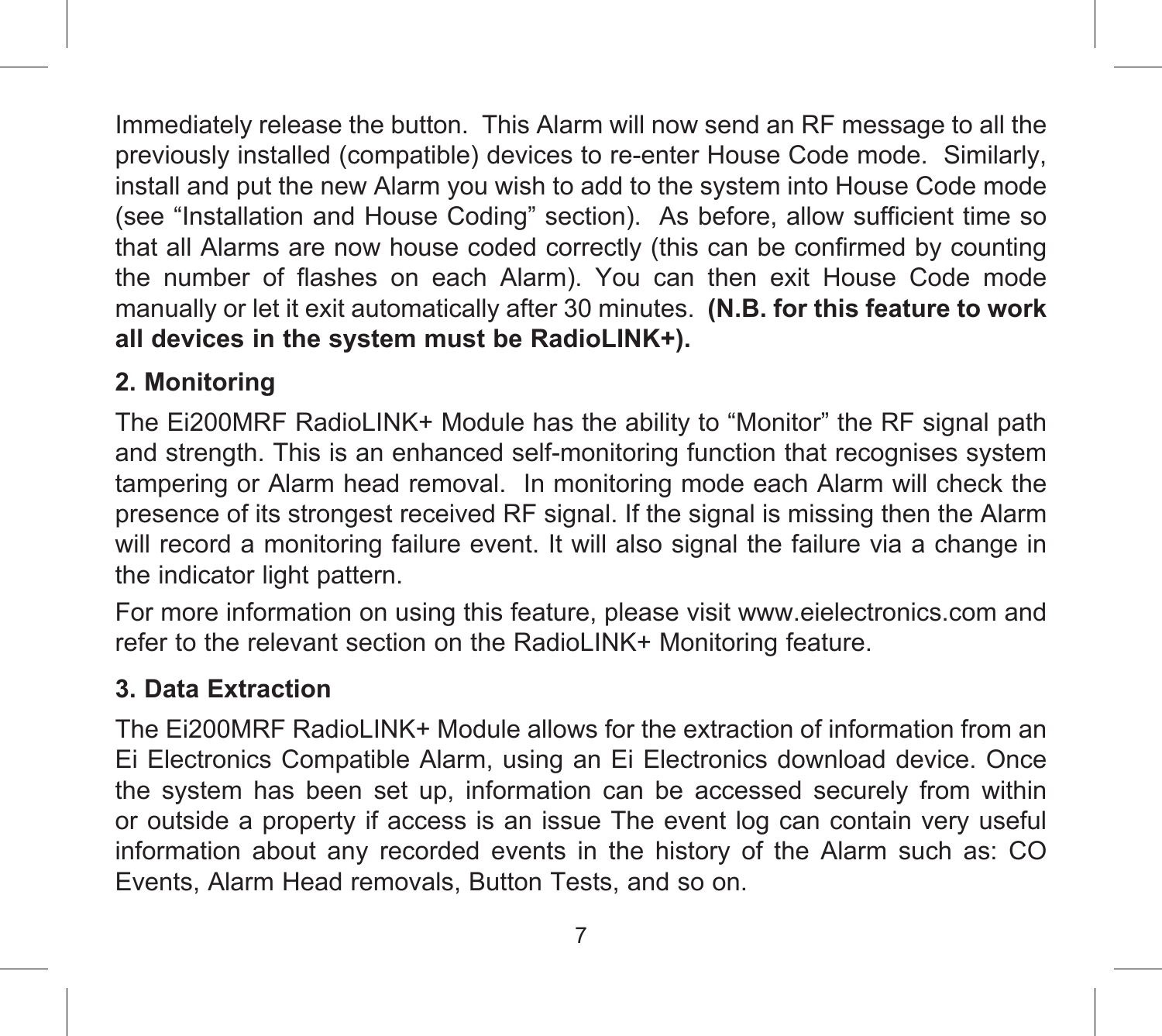Event logs can be retrieved as many times as necessary.

For more information on using this feature, please visit www.eielectronics.com and refer to the relevant section on the RadioLINK+ Data Extraction feature.

| <b>Ei200MRF Indicator Summary</b> |                                           |                                              |                |                  |                      |  |
|-----------------------------------|-------------------------------------------|----------------------------------------------|----------------|------------------|----------------------|--|
| <b>Normal Operation</b>           |                                           | <b>Blue LED</b>                              | <b>Red LED</b> | <b>Green LED</b> | Sounder              |  |
| Power Up                          |                                           | 1 flash                                      | 1 flash        | 1 flash          | Off                  |  |
| Standby                           |                                           | Off                                          | Off            | Off              | Off                  |  |
| Alarm                             |                                           | 3.5 Sec flash followed by flash every 10 Sec | Off            | Off              | Full Sound           |  |
| <b>Head Removal</b>               |                                           | 3.5 Sec flash every 6 mins for 4 hrs         | Off            | Off              | Off                  |  |
| Low Battery                       |                                           | Flash every 60 Sec                           | Off            | Off              | 1 Beep with<br>flash |  |
| Mode-Enter / Exit                 | <b>Button Action</b>                      | <b>Blue I FD</b>                             | Red I FD       | <b>Green LED</b> | Sounder              |  |
| House Code Enter                  | Press & Release on Solid Blue             | Flashes briefly & stops                      | Off            | Off              | Off                  |  |
| In House code                     |                                           | (1 flash per unit) every 5 Sec               | Off            | Off              | Off                  |  |
| House code Exit                   | Press & Release on Solid Blue             | 3.5 Sec flash                                | Off            | Off              | Off                  |  |
| <b>Factory Reset</b>              | Press & Release on Flashing Blue          | Rapid flashing followed by single flash      | Off            | Off              | Off                  |  |
| Remote House Coding               | Press & Release on Multi- Colour Flashing | Rapid flashing followed by 3.5 Sec flash     | Off            | Off              | Off                  |  |

\* See 'Installation and House Coding' section for further details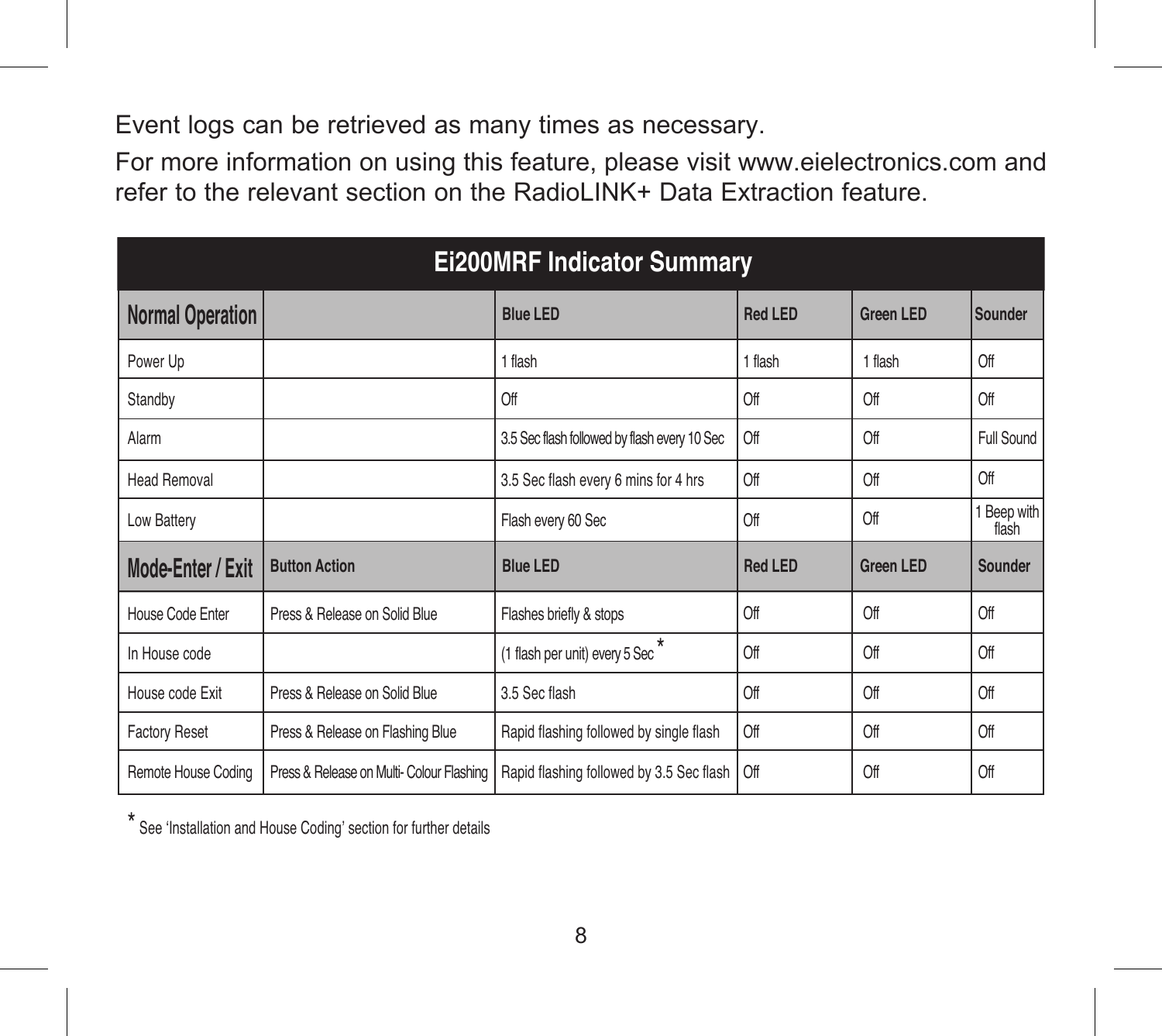# System Examples



Note: Data Extraction only available on RadioLINK+ Alarms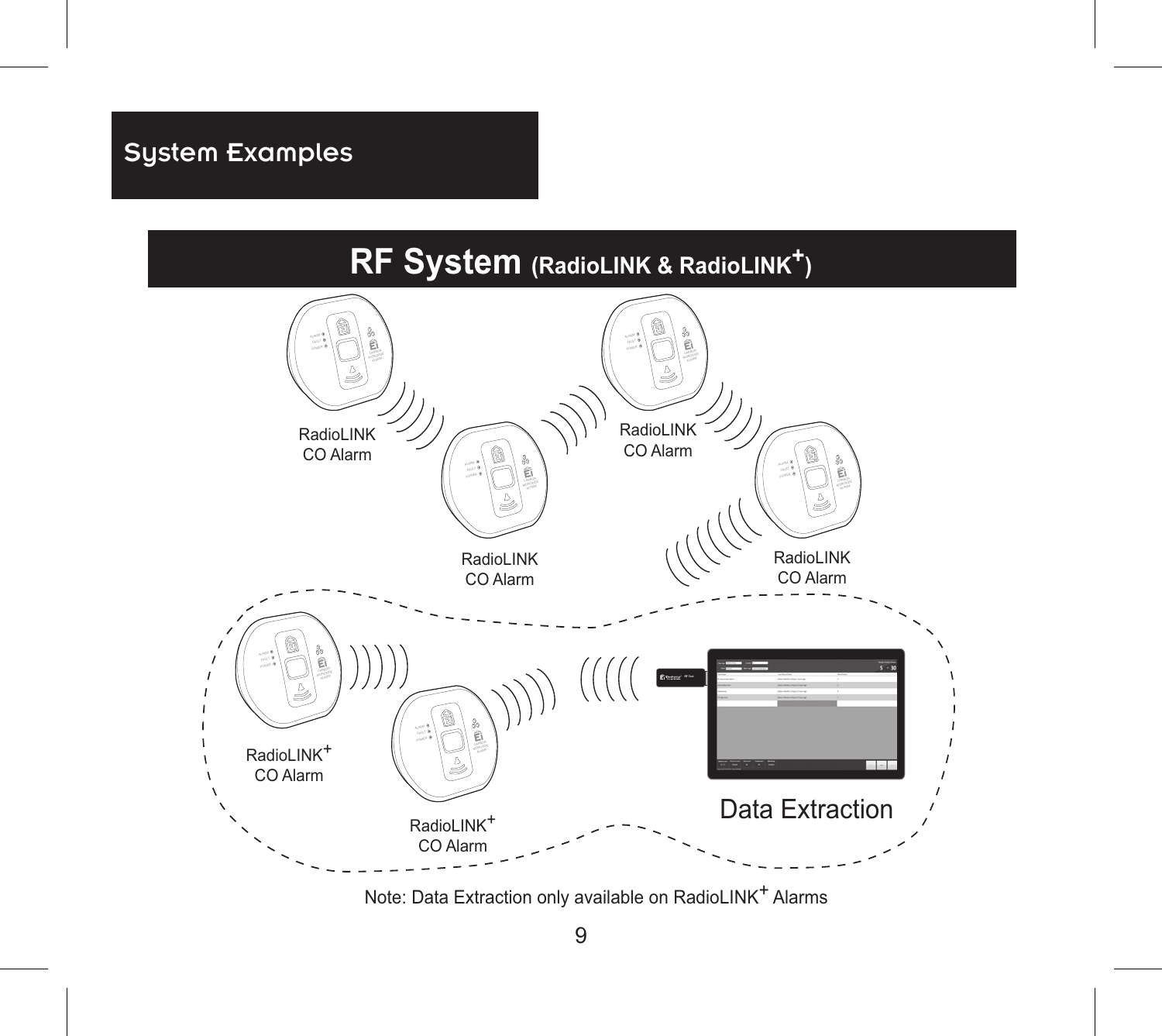# **RadioLINK+ System**





# Data Extraction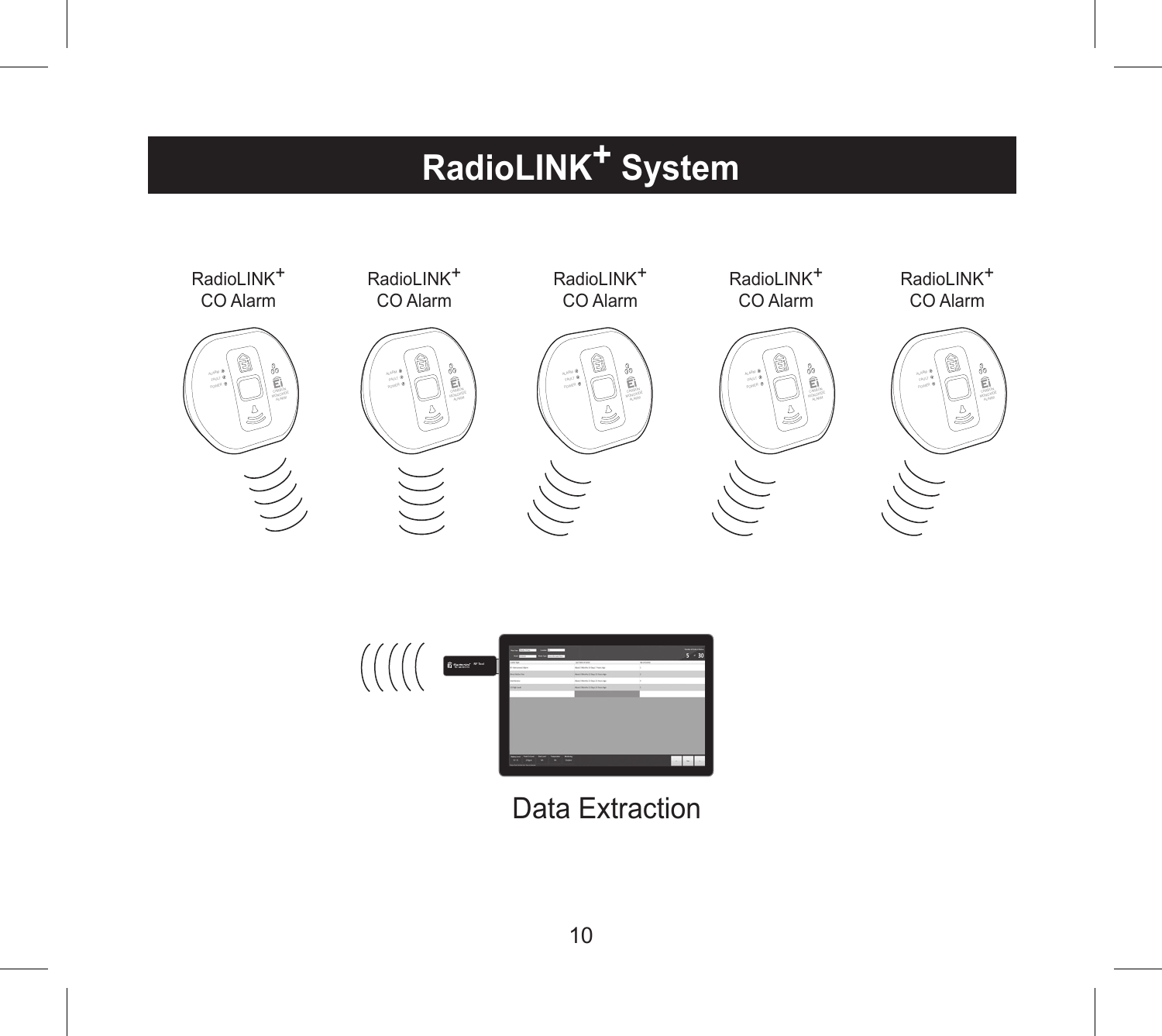## Testing the System

Frequent testing of the system is a requirement to ensure its reliable operation. Guidelines and best practices for testing are as follows:

- 1. After the system is installed.
- 2. Regularly (monthly testing is recommended).
- 3. After prolonged absence from the dwelling (e.g. after holiday period).
- 4. After repair or servicing of any of the components.
- 5. After renovations to the house.

To test an individual Alarm press and hold the test button until the horn sounds. This ensures that the Alarm is powered and that the circuit is functioning correctly.



To test the RadioLINK<sup>+</sup> system, press and hold the test button on one of the Alarms. The blue LED from the Ei200MRF will illuminate for approximately 3.5 seconds. Continue to hold the test button until all the Alarms in the system are sounding. This will take a few seconds depending on the number of Alarms and their locations in the system, e.g. a system with 12 Alarms may take up to 45 seconds for all to sound. Release the test button when the test is completed.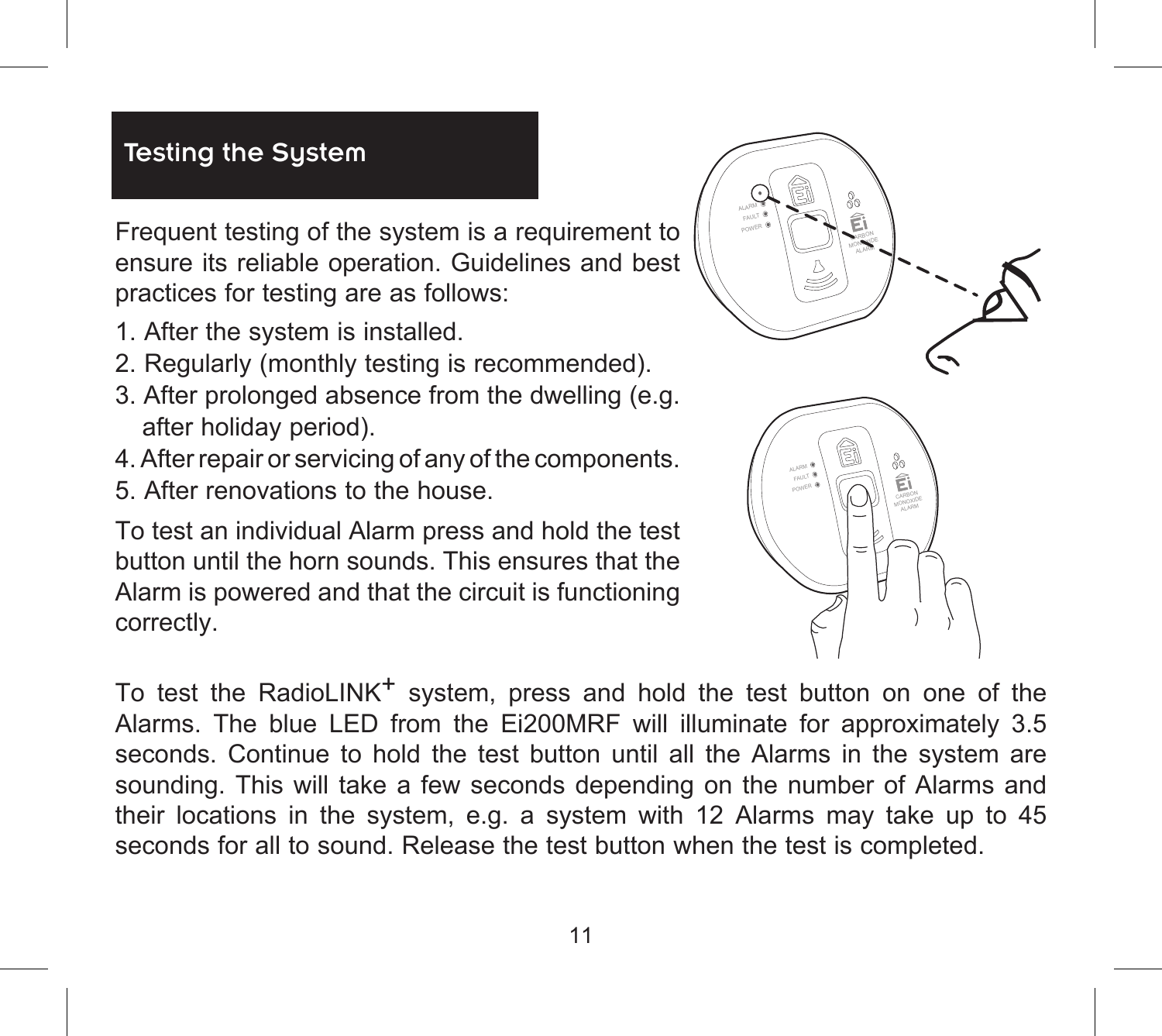The local Alarm will stop sounding but you will hear the other Alarms still sounding in the distance.

## **Module Battery Check**

It is important to ensure that the batteries on both the Alarm and the module itself are in full working order. Depending on the Alarm that the Ei200MRF is inserted to, there will be slightly different indicators for low battery on the Alarm itself (see table below).

Press the test button on one Alarm and check that all the Alarms sound. In addition check that the blue LED on the Alarm is not flashing with a beep every 60 seconds. (Note: A blue LED flashing along with a beep every 60 seconds indicates a low battery condition. If this is the case then the module shoud be replaced). If the Alarm beeps once every 60 seconds and the amber LED flashes it indicates that the Alarm itself has a low battery. In this case you should replace the Alarm.

#### **Beeping in RF System**

One of the features of Ei RadioLINK & RadioLINK<sup>+</sup> systems is that if there is a fault either in the Alarm itself, or in the RF module fitted, a beep will be transmitted around the system every 4 hours. Depending on the Alarm type, the beep may just be a short beep or it may be a 2 second alarm. If your RF system is demonstrating this, you have a fault either in 1 of your Alarms or in 1 of the RF modules fitted.

In order to find the problem unit, please visually check each Alarm. The fault will be indicated on the Alarm through a combination of beeps or flashes within a 60 second period. (see individual Alarm booklet for indicators).

N.B. When replacing Alarms or modules, please remember to housecode and test the system again.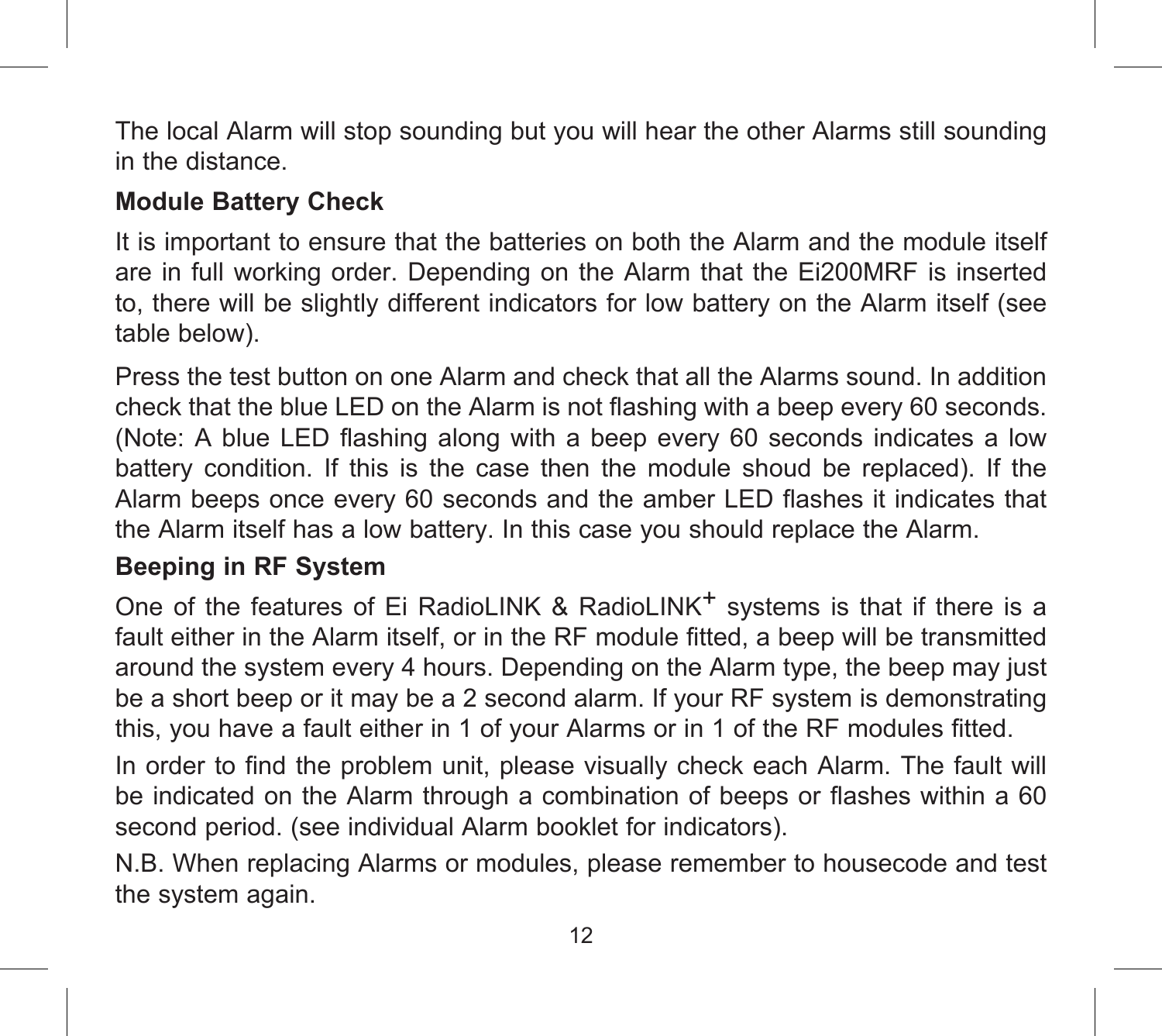## **End of Life (EOL) Check**

Check the 'replace by date' label on all Ei200MRF modules and attached Alarms. If the date has been exceeded then the device should be replaced.

I**nterconnected Carbon Monoxide Alarms & Smoke/Heat Alarms**

#### **Identifying source of Alarm**

Ei Electronics Carbon Monoxide Alarms and Smoke/Heat Alarms can be interconnected via RadioLINK or RadioLINK+ so that one device sensing danger will cause all the other Alarms to sound.

When a system sounds, check to see which device has its red light flashing rapidly - this is the source of the alarm.

If it is a Carbon Monoxide Alarm, ventilate the residence and follow the instructions in the Carbon Monoxide Alarm manual.

If it is a Smoke/Heat Alarm, evacuate the residence and follow the instructions in the Smoke/Heat Alarm manual.

For added convenience we recommend that an Ei450 Alarm Controller is used with these systems. When there is an alarm, an icon on the Ei450 Alarm Controller shows if it is a CO or Fire incident and can be remotely controlled accordingly.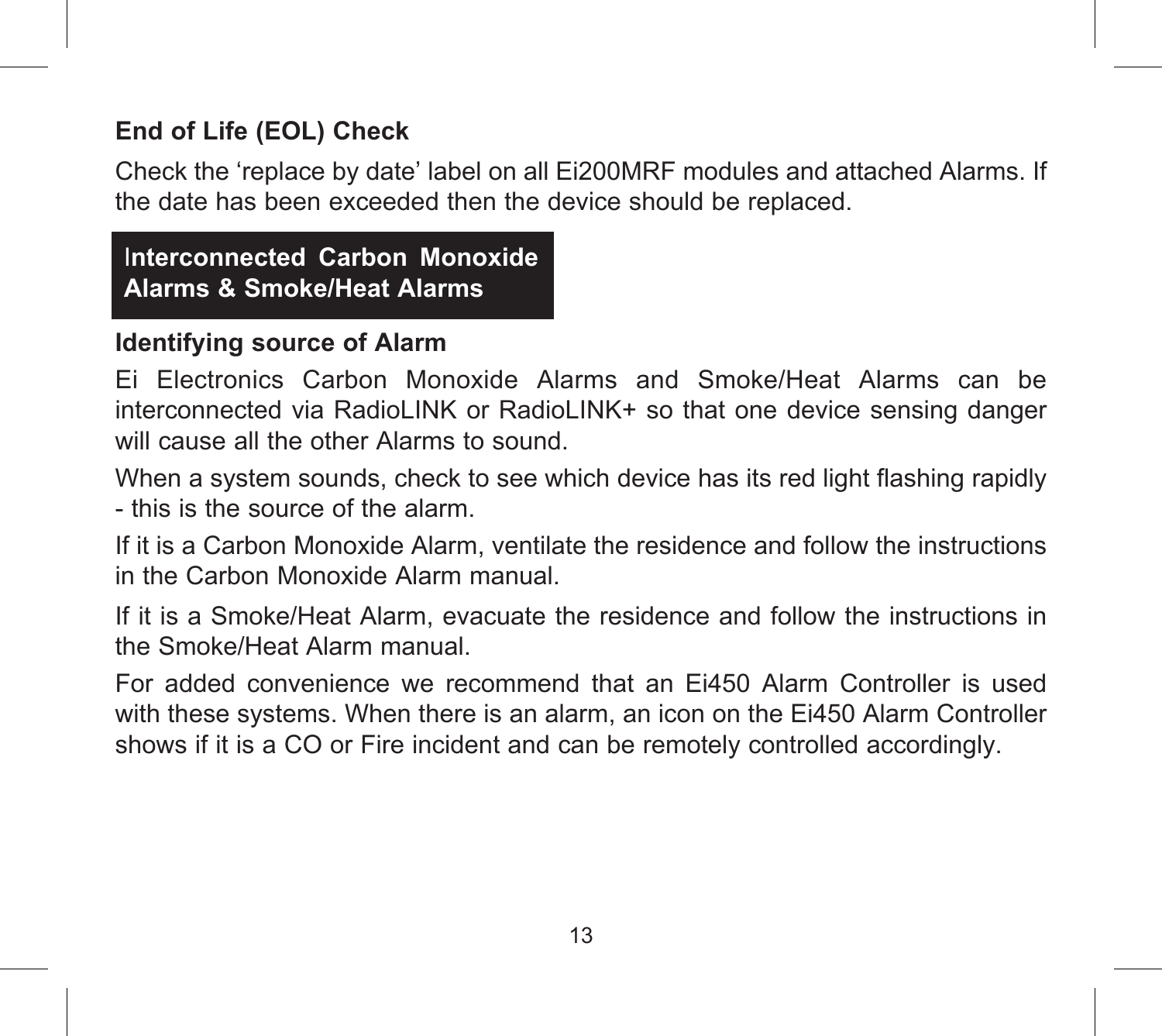# RadioLINK+ Troubleshooting

It is important that all Alarms in your system communicate with each other. The number of walls, ceilings and metal objects in the signal path will reduce the strength of the RadioLINK<sup>+</sup> signals between the Alarms. Accordingly, one or more CO/ Smoke/Heat Alarms may have difficulties in communicating to all the other Alarms in the system.

If, when checking the RadioLINK<sup>+</sup> interconnection, some of the Alarms do not respond to the button test, then you will need to either:

(i) Position another RadioLINK<sup>+</sup> Alarm to act as a 'repeater' between the Alarms which are not communicating and so shorten the path and/or by-pass an obstacle which is blocking the signal. When the new Alarm is fitted, House Code all Alarms again, as described above.

(ii) rotate / re-locate the Alarms (e.g. move them away from metal surfaces or wiring).

After making these changes to the RF signal path, the RadioLINK<sup>+</sup> signals may still not be reaching all the Alarms in your system, even though they have already been House Coded successfully. (see Section on "Limitations of Radio Communications").

It is important to check that all Alarms are communicating in their final installed positions. If Alarms are rotated and/or re-sited, we would recommend that all the Alarms are returned to the factory settings and then House Coded again in their final positions (see above). The RadioLINK<sup>+</sup> interconnection should then be checked again by button testing all units.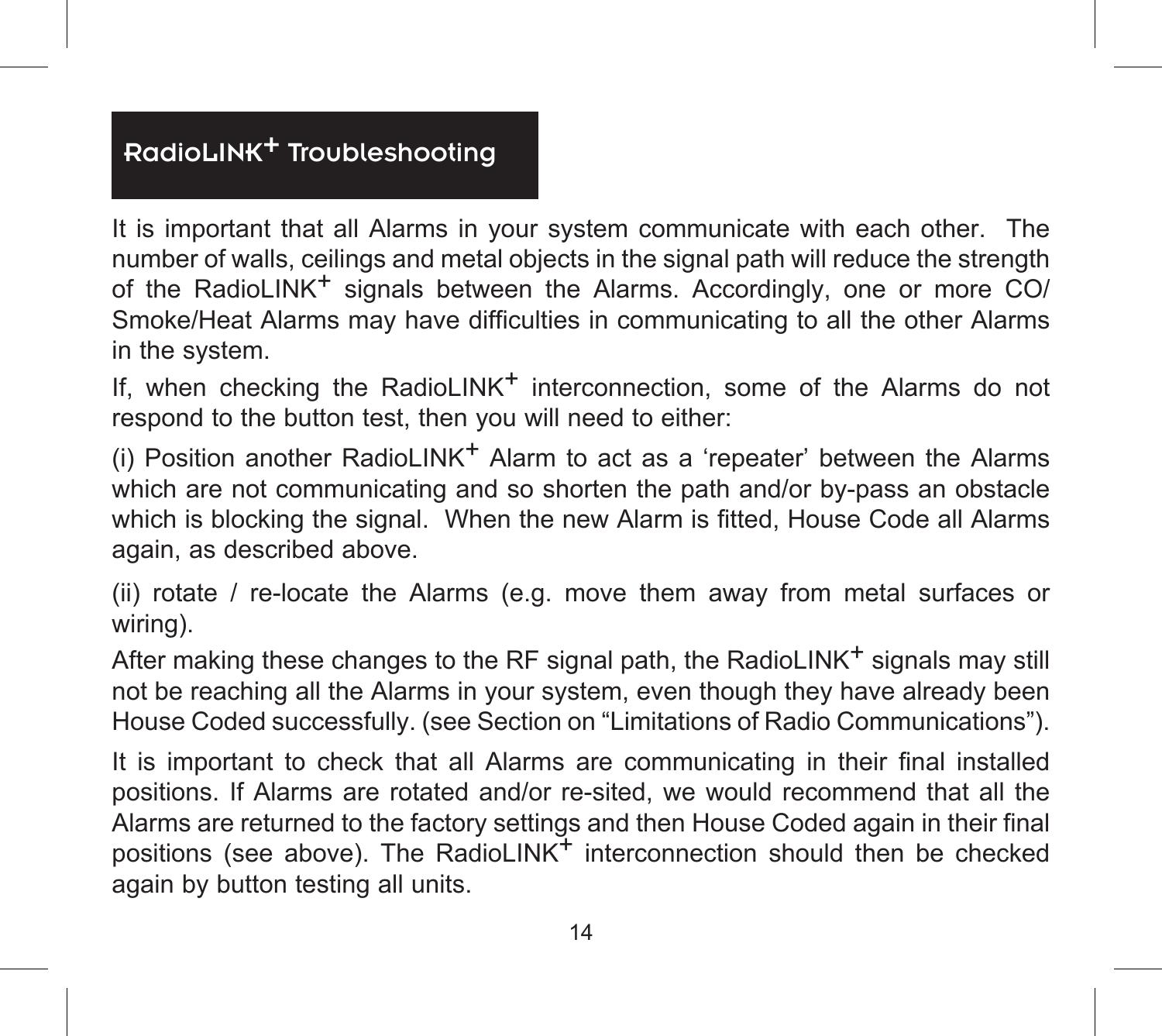(Note: The RadioLINK<sup>+</sup> module can be returned to the original factory settings by pressing and holding the House Code switch until the blue light flashes and then releasing. This will take about 7 seconds. This clears the House Codes that have been learnt).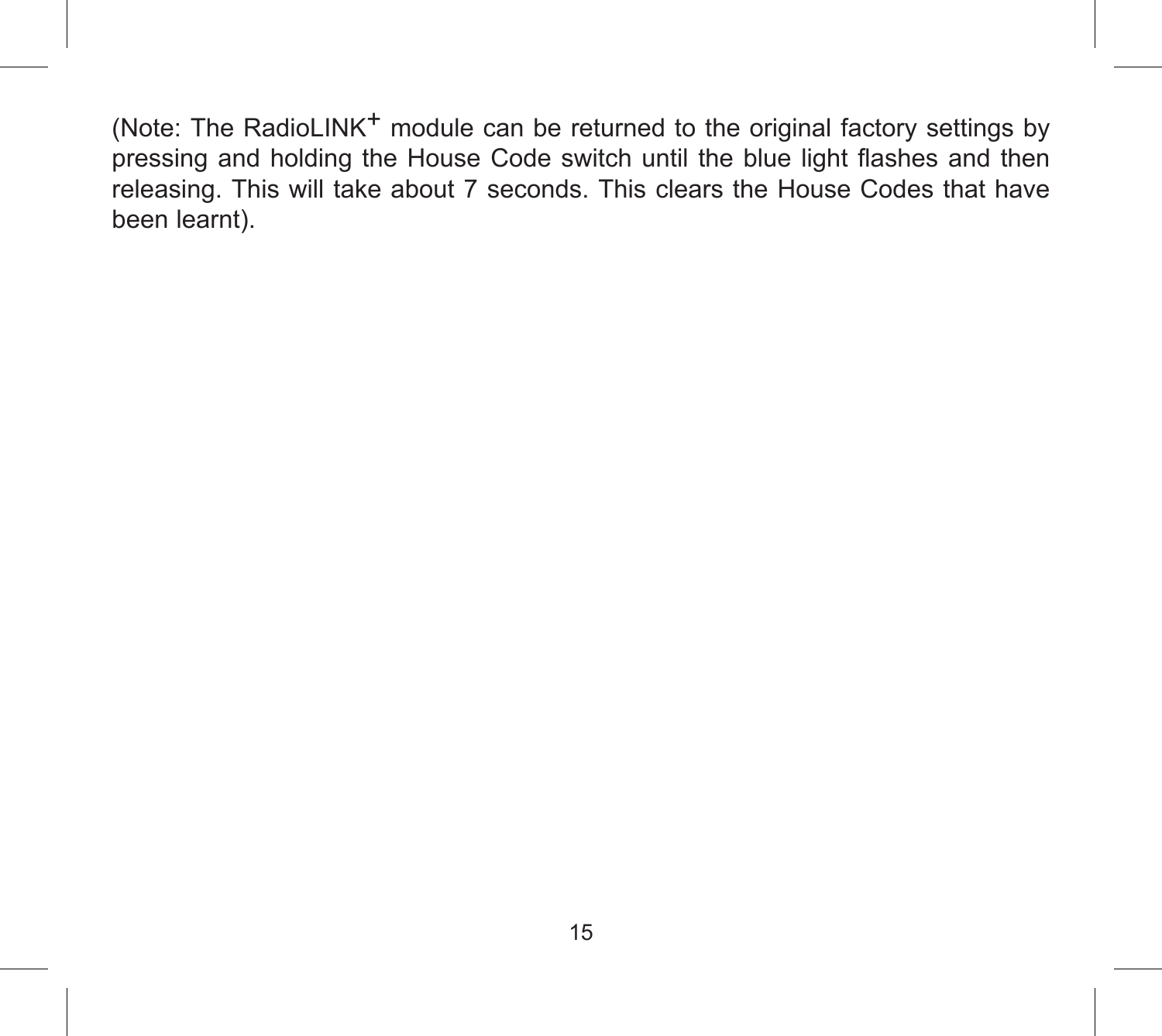# Technical Specifications

| <b>Supply Voltage:</b><br><b>RF Range:</b><br><b>RF Visual Indicator:</b> | 3V internal lithium battery (non-replaceable)<br>A minimum of 100 metres in free space<br>Blue light flashes continuously for 0.5 to 3.5 seconds while<br>transmitting RF signal |
|---------------------------------------------------------------------------|----------------------------------------------------------------------------------------------------------------------------------------------------------------------------------|
| <b>RF Frequency:</b>                                                      | 868.499MHz (1% duty cycle)                                                                                                                                                       |
| Max RF Power:                                                             | $+10$ d $Bm$                                                                                                                                                                     |
| Dimensions:                                                               | 57mm length x 30mm depth x 18mm height                                                                                                                                           |
| <b>Temperature Range:</b>                                                 | $0^\circ$ to 40 $^\circ$ C                                                                                                                                                       |
| <b>Humidity Range:</b>                                                    | 15% to 95% Relative Humidity (non-condensing)                                                                                                                                    |
| Interconnect *:                                                           | Up to 12 RadioLINK <sup>+</sup> or RadioLINK modules                                                                                                                             |
|                                                                           | Optional Accessories: - Ei407 Manual Call Point                                                                                                                                  |
|                                                                           | - Ei428 Relay Module                                                                                                                                                             |
|                                                                           | - Ei414 Fire / CO Alarm Interface                                                                                                                                                |
|                                                                           | - Ei450 RadioLINK Alarm Controller                                                                                                                                               |
| Approvals:                                                                | RF performance to EN 300 220-1 in accordance                                                                                                                                     |
|                                                                           | with EN 300 220-2                                                                                                                                                                |
|                                                                           | EMC performance to EN 301 489-1 in accordance                                                                                                                                    |
|                                                                           | with EN 301 489-3                                                                                                                                                                |

\* We recommend, for ease of installation and RF communication, that up to 12 RF devices can be installed in any one RF coded system. Please contact us for further advise if additional RF devices are required.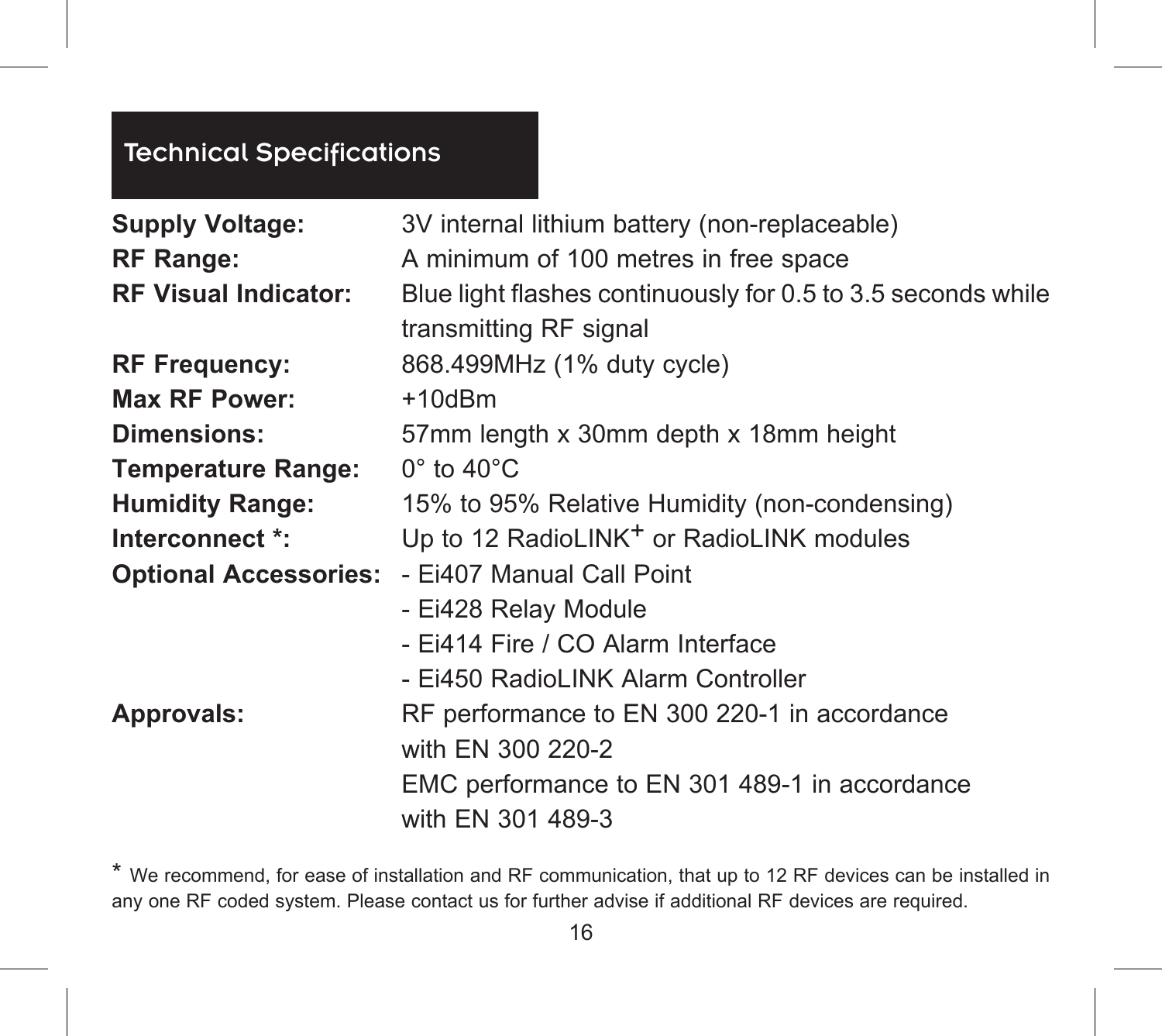#### **Guarantee**

Ei Electronics quarantees this RF RadioLINK<sup>+</sup> Module for five years from date of purchase against any defects that are due to faulty materials or workmanship. This guarantee only applies to normal conditions of use and service, and does not include damage resulting from accident, neglect, misuse, unauthorised dismantling, or contamination howsoever caused. This guarantee excludes incidental and consequential damage. If this RF RadioLINK $<sup>+</sup>$  Module should become defective</sup> within the guarantee period, it must be returned to Ei Electronics, with proof of purchase, carefully packaged, with the problem clearly stated. We shall at our discretion repair or replace the faulty unit.

Do not interfere with the Alarm or attempt to tamper with it. This will invalidate the guarantee, but more importantly may expose the user to shock or fire hazards. This guarantee is in addition to your statutory rights as a consumer.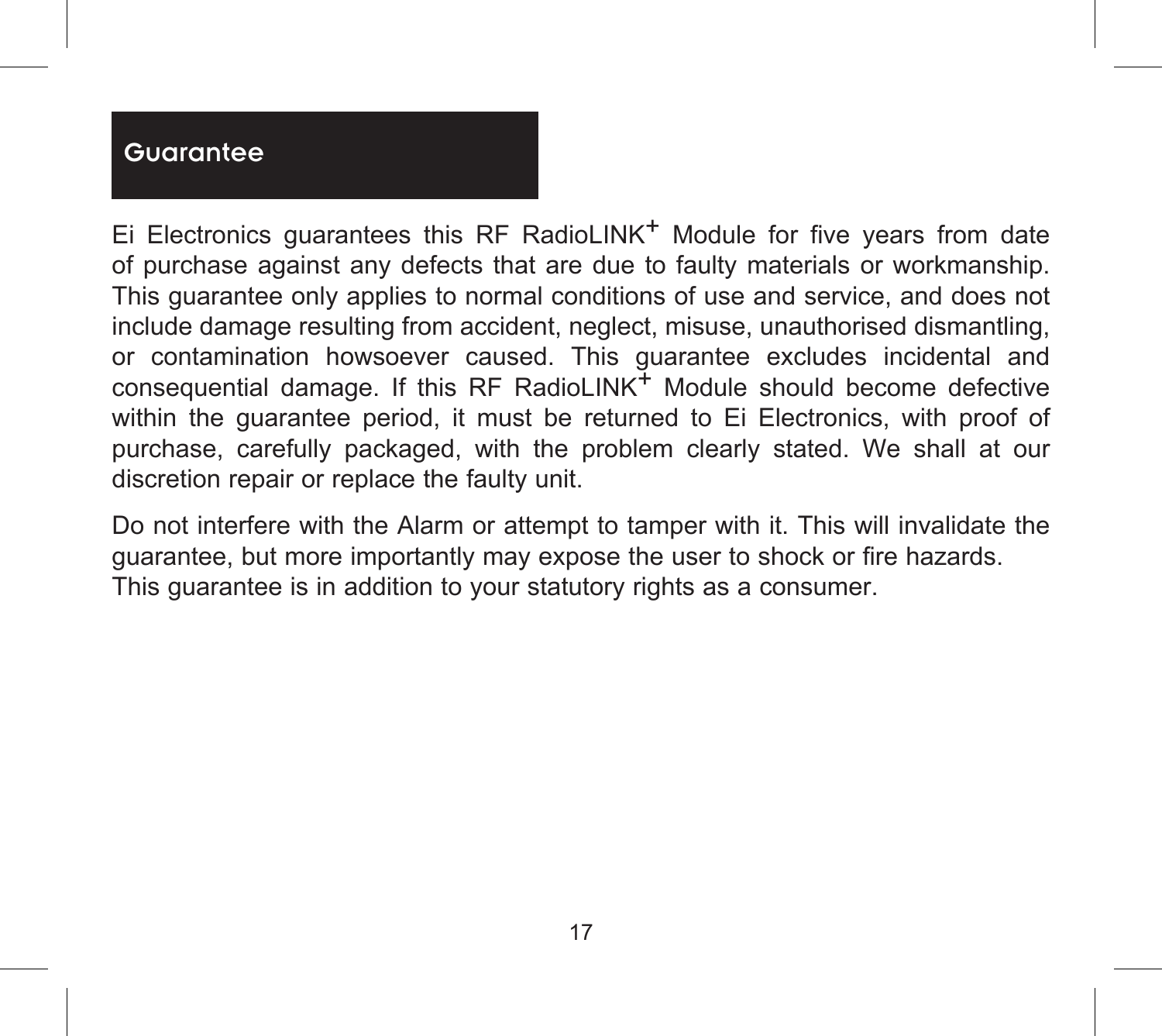# Limitations of Radio Communications

Ei Electronics radio communication systems are very reliable and are tested to high standards. However, due to their low transmitting power and limited range (required by regulatory bodies) there are some limitations to be considered:

(i) Receivers may be blocked by radio signals occurring on or near their operating frequencies, regardless of the House Coding.

(ii) Alarms with RadioLINK<sup>+</sup> modules should be tested regularly, at least weekly. This is to determine whether there are sources of interference preventing communication, that the radio paths have not been disrupted by moving furniture or renovations, and if so, to give a warning of these and other faults.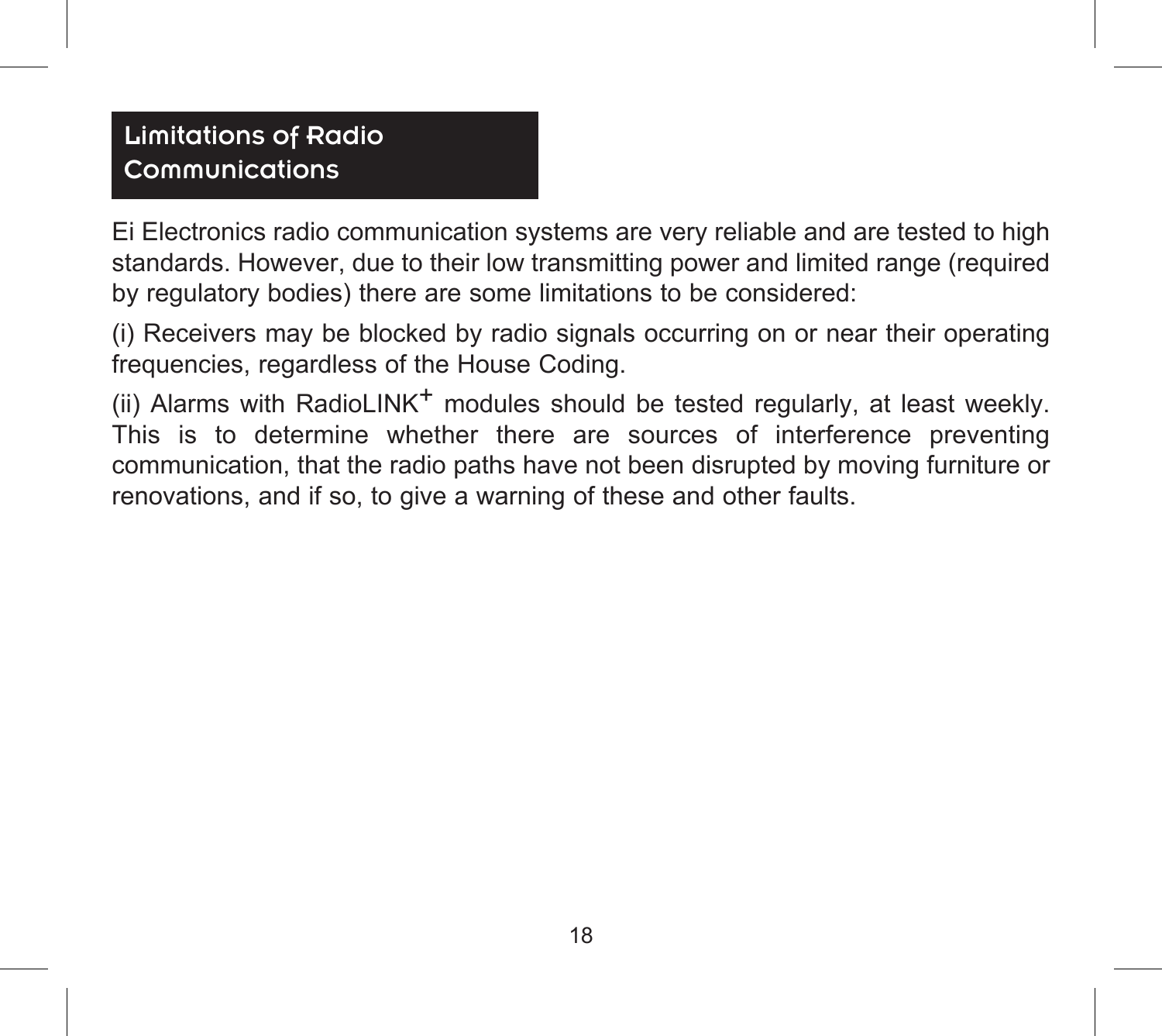# $\epsilon$

Hereby, Ei Electronics declares that this Ei200MRF RadioLINK<sup>+</sup> Module is in compliance with the essential requirements and other relevant provisions of Directive 2014/53/EU. The Declaration of Conformity may be consulted at www.eielectronics.com/compliance

> The crossed out wheelie bin symbol that is on your product indicates that this product should not be disposed of via the normal household waste stream. Proper disposal will prevent possible harm to the environment or to human health. When disposing of this product please separate it from other waste streams to ensure that it can be recycled in an environmentally sound manner. For more details on collection and proper disposal, please contact your local government office or the retailer where you purchased this product.